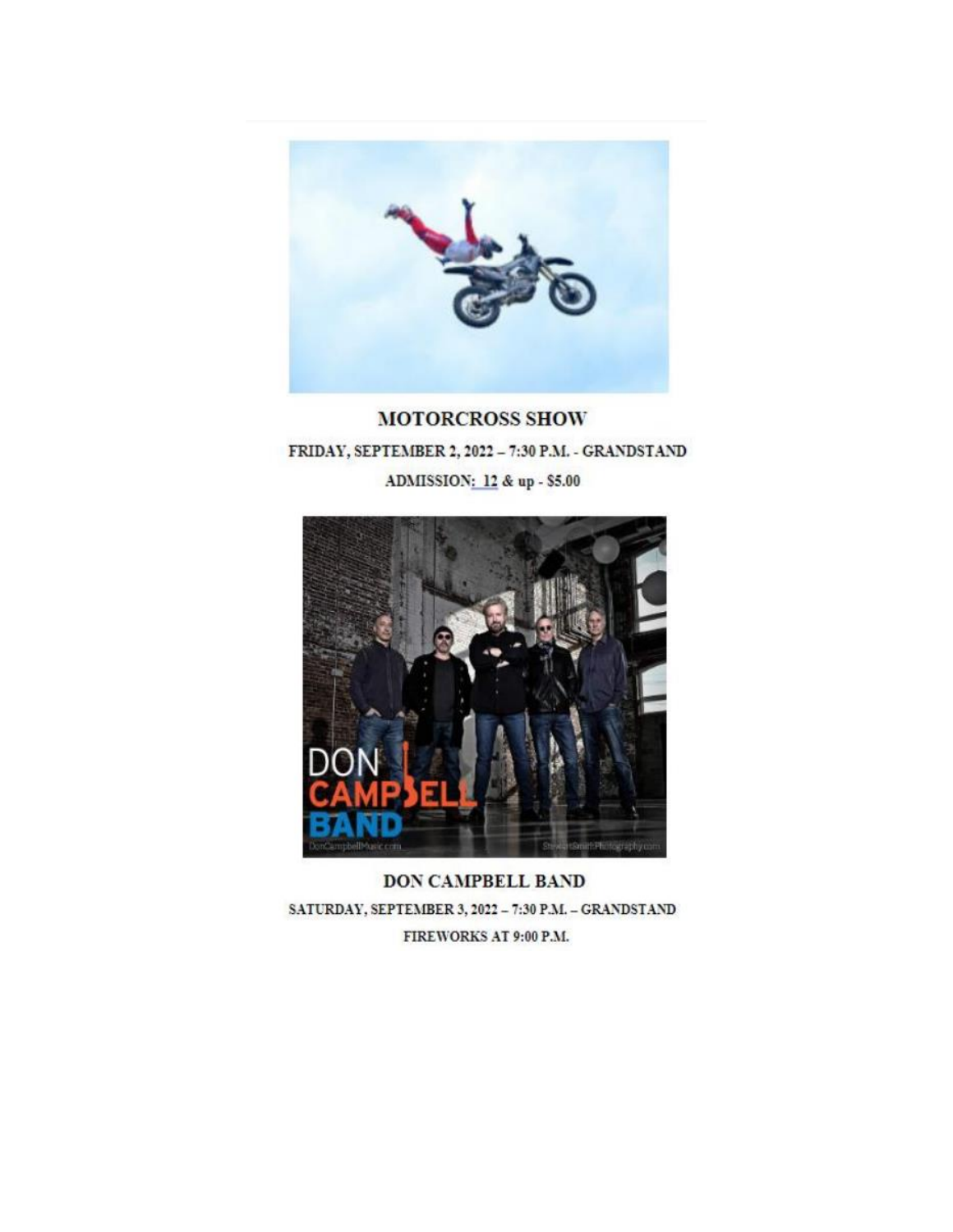

## **BLACK CAT HELL DRIVERS** SUNDAY, SEPT. 4, 2022 AT 7:30 P.M. - GRANDSTAND **ADMISSION: 12 & UP - \$5.00**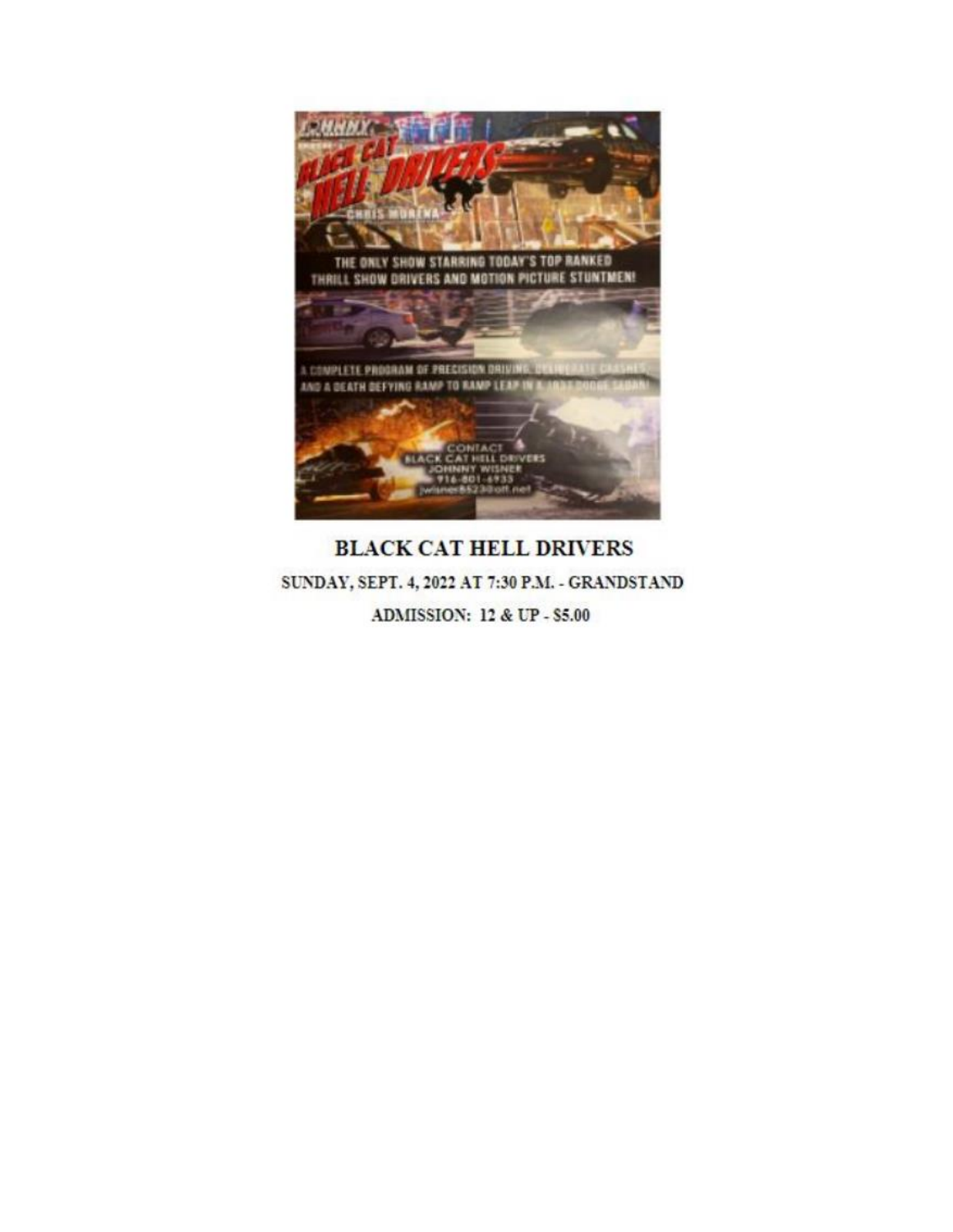## **2022 ENTERTAINMENT SCHEDULE**

| <b>DAY</b>                | <b>TIME</b>                                                                                                                                     | <b>DESCRIPTION</b>                                                                                                                                                                                                                                                 |
|---------------------------|-------------------------------------------------------------------------------------------------------------------------------------------------|--------------------------------------------------------------------------------------------------------------------------------------------------------------------------------------------------------------------------------------------------------------------|
| Sunday, Aug. 28           | $11:00 - 1:00$<br>$11:00 - 1:00$<br>$2:00 - 4:00$<br>$2:00 - 4:00$<br>$5:00 - 7:00$<br>$7:00$ p.m.                                              | Walter Weymouth<br>Jim Gallant (Roadhouse)<br>Christine Poulson & The Social Club<br>Katie Daggett & Ed Desjardins (Roadhouse)<br><b>Working Class</b><br>Demolition Derby # 1 (Grandstand)                                                                        |
| Monday, Aug. 29           | $12:00 - 2:00$<br>12:00-1:30<br>$2:30 - 4:30$<br>$3:00 - 5:00$<br>$7:00$ p.m.                                                                   | <b>Present Company</b><br>Greenfields (Roadhouse)<br>Elvis - Dave Michaud (Roadhouse)<br>Troy Hudson & The High Road<br>Truck & Tractor Pull # 1 (Grandstand)                                                                                                      |
| Tuesday, Aug. 30          | $11:00 - 1:00$<br>$12:00 - 2:00$<br>$2:00 - 4:00$<br>$3:00 - 5:00$<br>$7:00$ p.m.                                                               | David Archibald "Archie" (Roadhouse)<br>Gelina Pike Mainly Grass<br>Steve Vellani (Roadhouse)<br><b>Bob Colwell Band</b><br>Truck & Tractor Pull #2 (Grandstand)                                                                                                   |
| <b>Wednesday, Aug. 31</b> | $12:00 - 2:00$<br>$12:30 - 2:30$<br>$3:00 - 5:00$<br>$3:30 - 5:30$<br>$6:30 - 8:30$<br>9:00 p.m.                                                | Sandy River Ramblers (Roadhouse)<br>Amber Jack<br>Tom Giordano (Roadhouse)<br>Hot Damn<br>Sharon Hood<br>Fireworks (Grandstand)                                                                                                                                    |
| Thursday, Sept. 1         | $10:00 - 12:00$<br>$11:00 - 1:00$<br>$12:30 - 2:00$<br>$2:00 - 4:00$<br>$3:00 - 5:00$<br>7:00 p.m.                                              | Veteran's Day Event<br>Just Us (Roadhouse)<br>The Hyssongs<br>Denny Breau (Roadhouse)<br>Steve & The Good Old Boys<br>Demolition Derby #2 (Grandstand)                                                                                                             |
| Friday, Sept. 2           | $12:00 - 2:00$<br>$12:30 - 2:30$<br>$3:00 - 5:00$<br>$3:30 - 5:30$<br>$6:30 - 8:30$<br>7:30 p.m.                                                | Country Gentlemen (Roadhouse)<br><b>Scotty River Trio</b><br>Mike Rodrigue (Roadhouse)<br>Laura Hudson<br>Wild Horse Band<br>RaveX Outer Limits Tour Freestyle<br>Motorcross Show<br>\$5 admission - age 12 & up (Grandstand)                                      |
| <b>Saturday, Sept. 3</b>  | $12:00 - 1:30$<br>$12:00 - 1:30$<br>$2:00 - 4:00$<br>$2:00 - 4:00$<br>$2:30 - 4:30$<br>$5:00 - 7:00$<br>$6:00 - 8:00$<br>7:30 p.m.<br>9:00 p.m. | <b>Downeast Brass Concert</b><br>Dana Perkins & Friends Magic (Roadhouse)<br>Kora Klowns (Strolling)<br>Sue Deane Karaoke (Roadhouse)<br><b>Country Mist</b><br>Rick Ray (Roadhouse)<br><b>FOXROXX</b><br>Don Campbell Band (Grandstand)<br>Fireworks (Grandstand) |